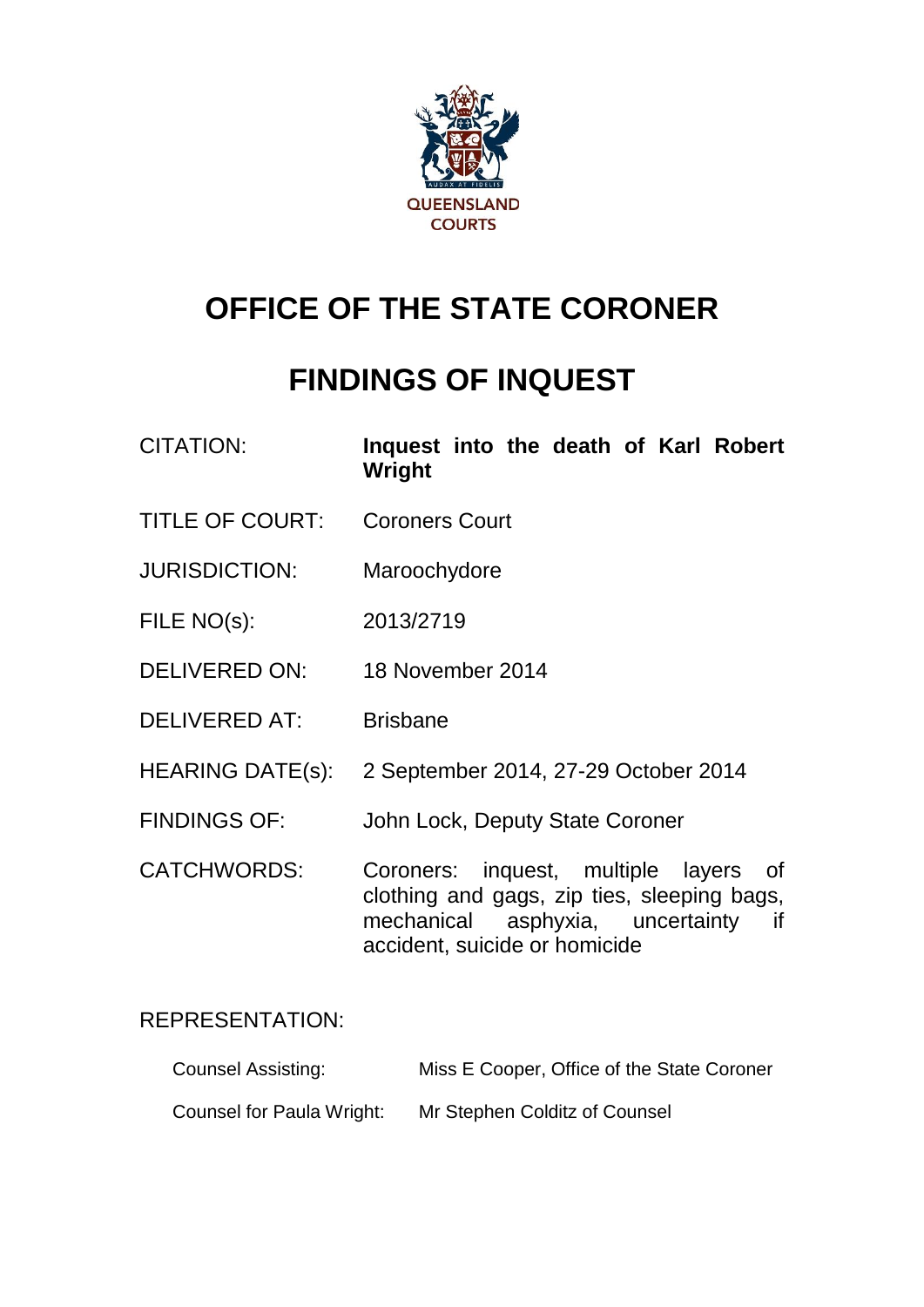# Contents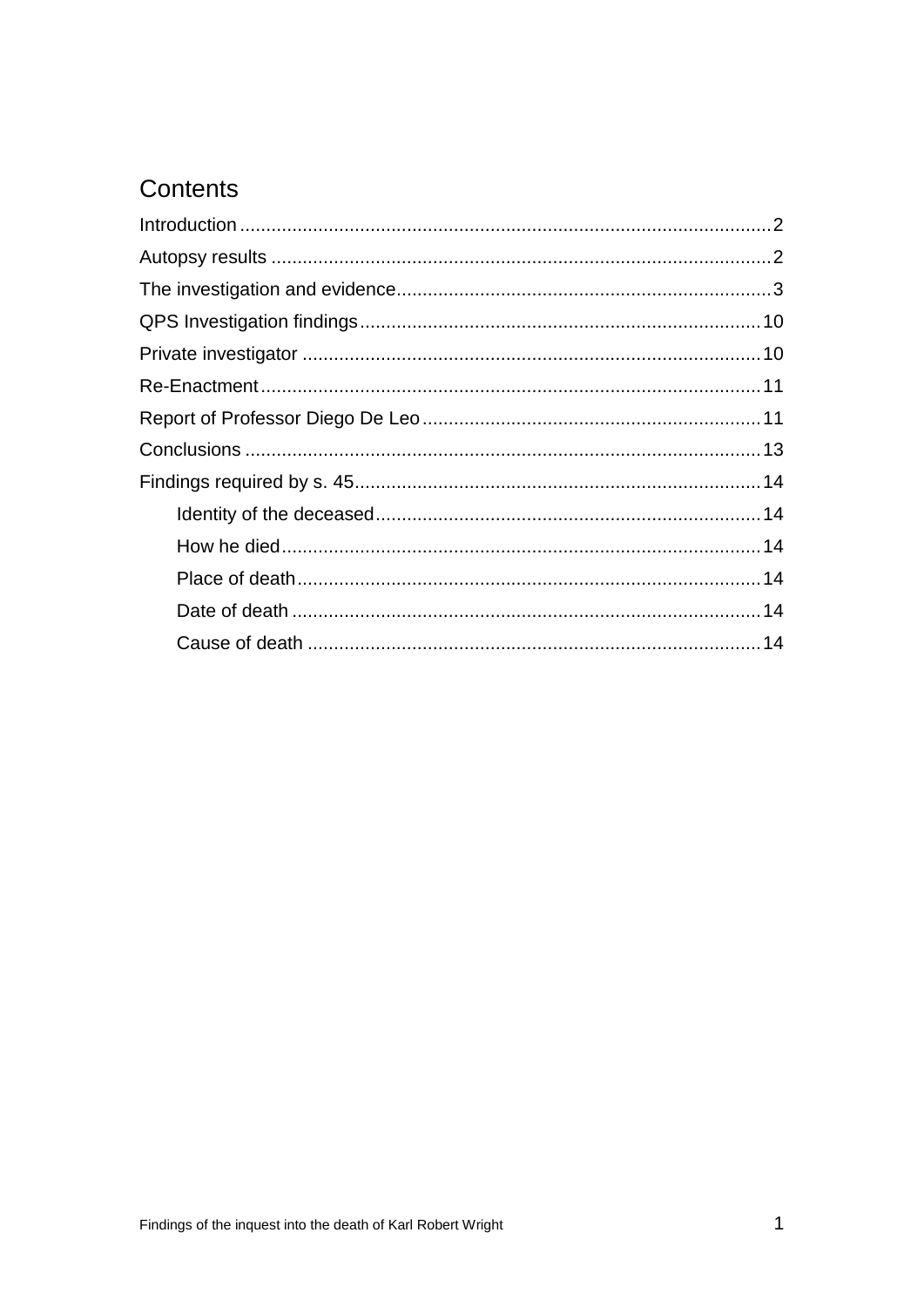## <span id="page-2-0"></span>**Introduction**

- 1. Karl Robert Wright was 43 years of age when he was found deceased at his home on 29 July 2013. Mr Wright lived with his mother, Paula Wright, at her semi-rural home located at 147-151 Dulong School Road, Dulong (about 10km west of Nambour). He was last seen by his mother before she went to bed at about 11:30pm on Sunday, 28 July 2013.
- 2. Mr Wright was found in a locked shed by his mother at about 9:30am on Monday, 29 July 2013. His body was located within a closed up sleeping bag, which was lying on top of a foam mattress on the floor of the shed. He was lying in the sleeping bag so that his head was in the end where the feet would normally go. Mr Wright was wearing multiple layers of clothing, namely a heavy ski vest, a second ski jacket, a rain jacket, a hooded jacket, a sloppy joe, a t-shirt, long black ski pants, green track pants, underpants and 2 pairs of thick socks. He had a balaclava on his head, as well as a strip of cloth and a strip of glad wrap around his mouth/head so as to make a gag. A second sleeping bag was wrapped around his head and shoulders.
- 3. There was a zip tie loosely fastened around his left wrist, and a second zip tie loosely fastened around his right wrist. A third zip tie connected these two zip ties together so as to make a chain. There were two strips of material around the lower legs. One strip was tied quite tightly over the lower parts of the ski pants and fastened by a knot at the front. The other strip was tightly tied over the socks and fastened by a knot at the back.
- 4. Mr Wright was noted to be blue in the face. The QAS were called to the residence but no attempts at resuscitation were made as rigor mortis had already set in.
- 5. Ms Wright has understandable concerns with respect to the death and how it occurred. She was adamant that Mr Wright would not have killed himself. She also expressed concerns about aspects of the police investigation.
- 6. Given these most unusual circumstances, there was considerable uncertainty concerning whether Mr Wright's death was an act of suicide, accidental or the outcome of third party involvement. Accordingly a decision was made to conduct an inquest. The issues for the inquest were determined at a Pre Hearing Conference as follows:
	- The findings required by section 45 of the *Coroners Act,* namely the identity of the deceased person and how and what caused his death
	- To determine as far as possible, whether there was any third party involvement in the death and, if not, whether the death was intentional or accidental on the part of Mr Wright.

### <span id="page-2-1"></span>**Autopsy results**

7. A full internal autopsy was conducted by forensic pathologist Professor Peter Ellis on 2 August 2013. He stated in evidence that the circumstances were very unusual. He had seen cases where men enclosed themselves in various ways in attempted asphyxia, usually for sexual gratification (which he had no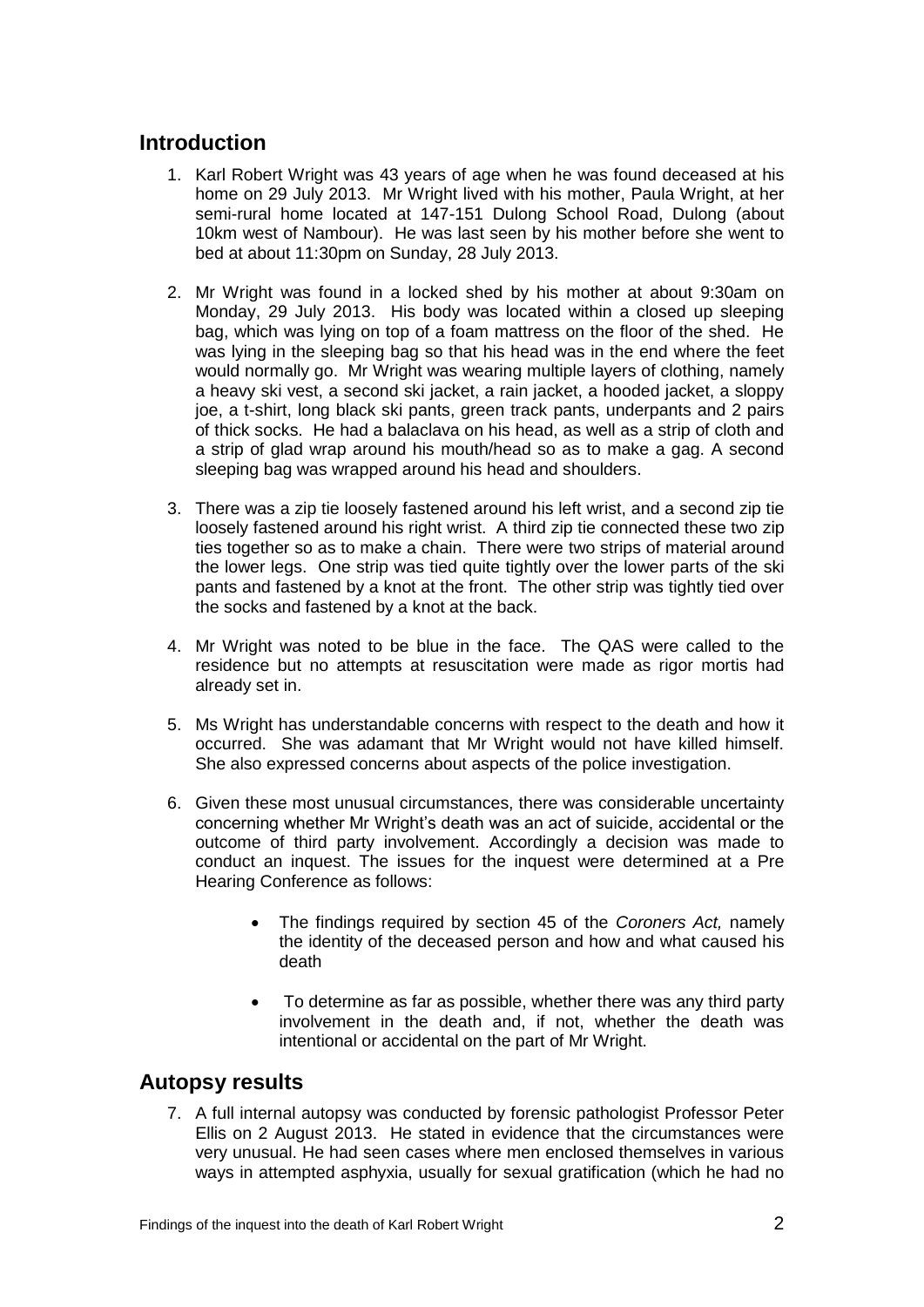reason to believe was an issue here), but had never seen a case involving so many layers of clothing.

- 8. External examination revealed no abnormalities. There was no evidence of trauma around or in the mouth, which he would have expected if a forced gag had been applied. The lips were undamaged and the frenula (mucosal fold beneath the lips) were intact. Toxicological examination revealed no alcohol or drugs.
- 9. Internal examination did not reveal any abnormalities. Microscopic examination revealed fatty change in the liver and a small amount of scarring within the heart.
- 10. Professor Ellis summarised that there were no external or internal signs of physical trauma. Professor Ellis opined that given the absence of any drugs that may have caused Mr Wright to be submissive or unable to resist an assailant, it must be concluded that there was no evidence to suggest the active involvement of another person in this death.
- 11. There are no specific observations to support the presence of asphyxia other than the clinical history of him being blue in the face. This was not reproducible by the time of autopsy, thus Professor Ellis had to regard it as an indirect observation.
- 12. Professor Ellis opined that, given the presence of a gag including plastic glad wrap, mechanical asphyxia would seem to be a reasonable inference. It was not clear at autopsy whether the gag covered the nose as well as the mouth. Professor Ellis had regard to the photographs taken by police at the scene, however the gag had been removed before the arrival of police. Mr Wright's mother indicated to police that the glad wrap and gag had only been around the mouth and was not covering the nose. Despite this, Professor Ellis held the opinion that the possibility of asphyxia was still considered to be reasonable, especially if nasal breathing was impaired in any way.
- 13. Professor Ellis was asked about the possibility of accidental vagal inhibition as being a possible cause. This usually requires compression of the vagal nerves of the neck and he found no evidence of any injury or trauma to the neck.
- 14. The formal cause of death was determined as mechanical asphyxia. However, the exact nature of the obstruction was not determined.

#### <span id="page-3-0"></span>**The investigation and evidence**

- 15. The Queensland Police Service (QPS) investigation was lead by Detective Senior Constable Jonathan McBride of the Sunshine Coast Criminal Investigation Branch.
- 16. The investigation obtained a variety of statements from close friends and associates of Mr Wright and his mother Paula. It is clear that the only direct evidence with respect to the exact state Mr Wright was in when he was found deceased is from his mother and his aunt, Ruth Gould.
- 17. Paula Wright has provided the following information: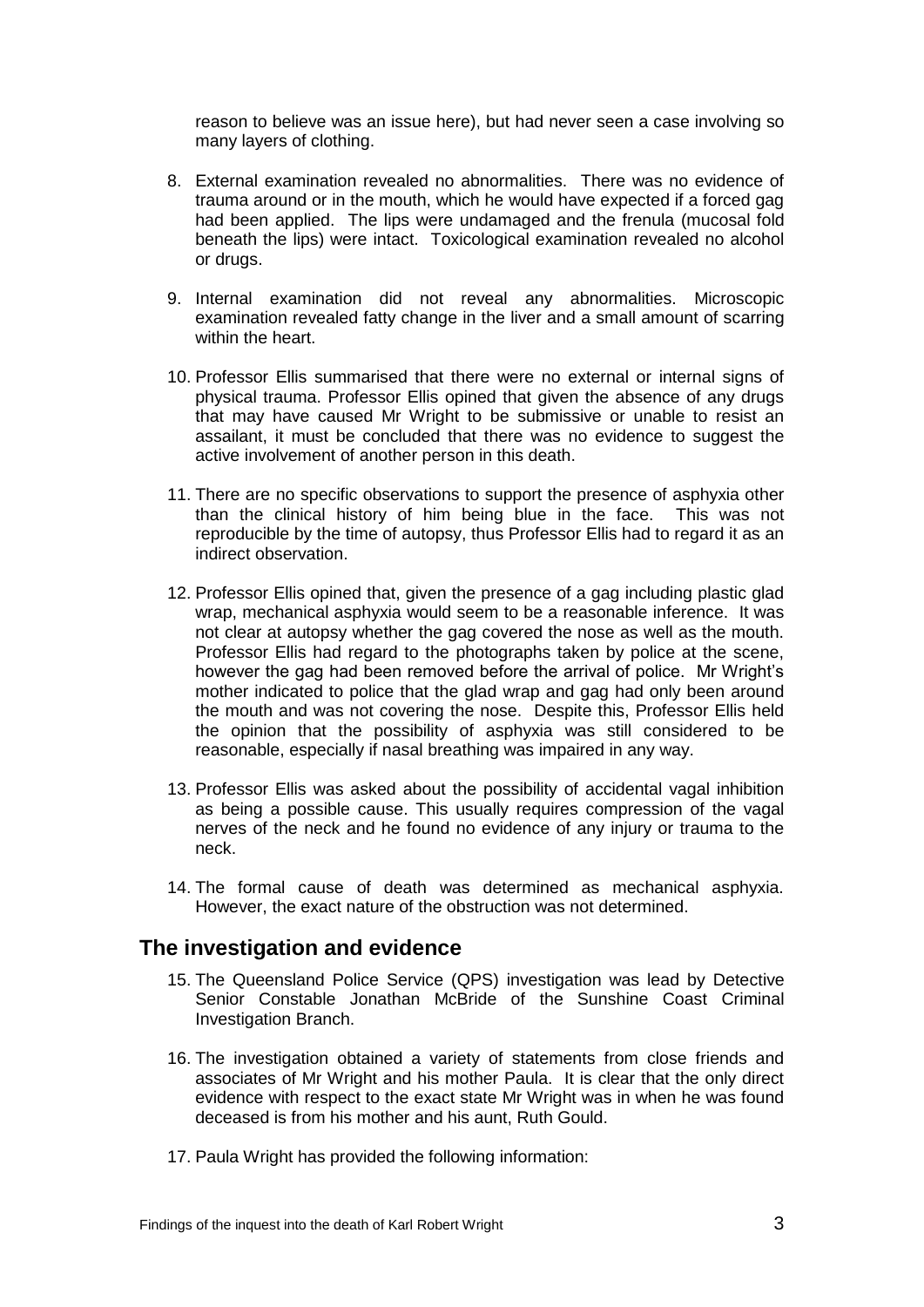- Mr Wright had lived with her all his life, they were the only people living at the residence at Dulong School Road, Dulong. He had not seriously suggested ever moving out of home;
- Mr Wright could not read or write, but he could sign his name. He did not use computers and he would not even know how to turn one on;
- He struggled through school, with the last school he went to being the Nambour Special School;
- After he finished school, he was placed on a disability pension. As far as Ms Wright is aware, he was never diagnosed with anything. He never suffered any mental health issues and never saw a psychologist. He was never seen to be in a stressed state;
- Mr Wright was very community minded he would visit people at their houses on a daily basis to have a cup of tea and a chat;
- He rarely consumed alcohol and only very little. He was reluctant to take even panadol and certainly no illicit drugs;
- There had been no romantic or other relationships and he had shown no interest in sexual matters;
- He was mainly interested in looking at mechanical magazines or catalogues but could not read them and Paula Wright never saw anything resembling other types of magazines or literature;
- He had his own TV but he mainly looked at English comedies and James Bond movies;
- He was very mechanically and electronically minded he would fix/service anything from cars to DVD players/TV's;
- In the days and months leading up to his death there was nothing unusual about his behaviour;
- Karl had formed an interest in travelling to Canada with his mother after seeing a TV program;
- He had started to collect ski gear mostly from people who gave it to him, but he also purchased items. These were kept in the boot of a vehicle in the shed. This included a number of sleeping bags but he had not been camping since he was a child nor had he ever visited the snow;
- He had never been known to sleep in the shed;
- She had not seen him previously wearing multiple layers of clothing. He would wear track suit bottoms, socks and a t-shirt or longer shirt to bed;
- The strips of cloth found after the death came from an old doona cut up for rags. She had never seen him use the rags before cut up in strips or the twisted glad wrap. She had seen various zip ties he used for electrical work;
- On the day before the death (Sunday) Mr Wright had been at home all day – he had dinner with his mum at around 7:30 after which they sat watching TV;
- At about 11:30pm, Ms Wright was feeling tired so she went to bed Mr Wright was in the living room watching TV and said to Ms Wright that he would not be long, that he would just finish watching the TV show and then he would head to bed as well,
- Ms Wright went to bed as usual she describes herself as a light sleeper – and that night she slept through the entire night and was not disturbed at any time;
- The next morning Ms Wright woke up at around 8am, she went outside and fed the animals before a friend, Alan Shield, called on the phone asking her for help with his computer;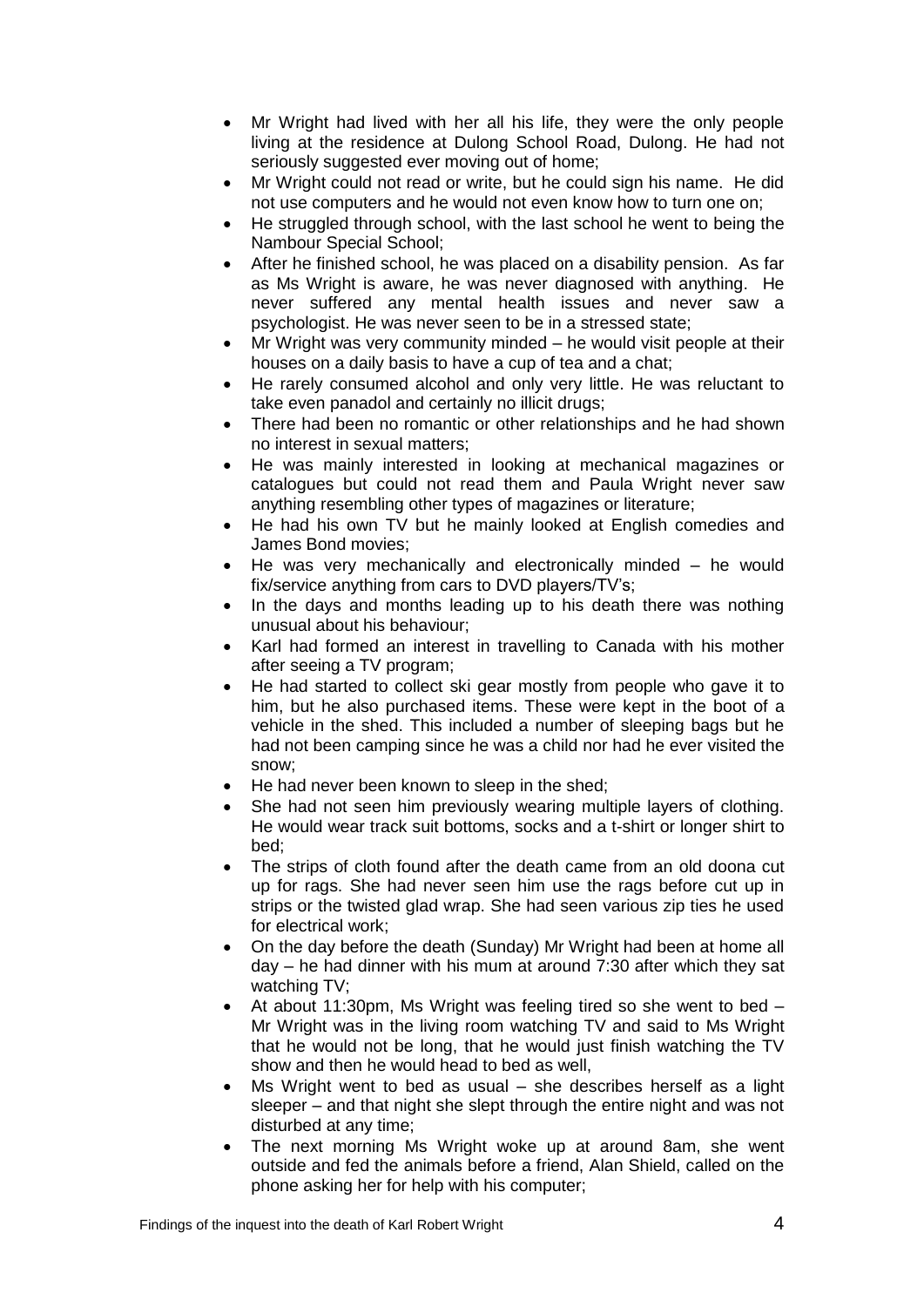- Ms Wright went to go and wake up Mr Wright she went to his bedroom door and found it to be locked – this was unusual. The door lock had been installed a few years ago. She went to look for the key to unlock the door but could not find it;
- She went outside to the bedroom window it was open about an inch and a half – the flyscreen was off the window and was sitting against the bricks near the window – she could see that Mr Wright was not in his bed;
- Ms Wright entered the bedroom through the window and could not see Mr Wright anywhere, she noticed that the doona and the sheet were pulled over as if Mr Wright had gotten out of bed. The bed looked like it had been laid in;
- There was bark on the floor of the bedroom;
- There was nothing else in the bedroom which was disturbed or out of place;
- Ms Wright called her sister, Ruth Gould, to tell her that she could not find Mr Wright and did not know where he was – Ms Gould said she would stop by the house;
- Ms Wright then went over to the shed, the door was locked which was unusual – the shed door is never locked as the lock itself is quite tricky and difficult so the door is always left closed, but not locked;
- Ms Wright had to run back inside to get the keys to unlock the shed she opened the shed door and saw the following:
	- i. A foam mattress was lying on the floor of the shed and on top of the mattress was a green sleeping bag
	- ii. Mr Wright's feet were sticking out the end of the sleeping bag she felt that he was cold and stiff with no movement
- Ms Wright ran back into the house to call 000, Ms Gould arrived at the house whilst she was on the phone;
- The 000 operator instructed them to undo the sleeping bag and attempt CPR;
- Ms Gould and Ms Wright went back out to the shed Ms Gould unzipped the sleeping bag and Ms Wright saw the following:
	- i. There was another sleeping bag which was wrapped around his head and shoulder area – the 000 operator told them to remove anything around from around or below the head
	- ii. After the sleeping bag was removed from around the head she saw that a balaclava was over his head, and a piece of rag and a piece of twisted glad wrap was tied around his mouth – she does not think the gag was covering his nose
- Ms Wright removed the rag, the glad wrap and the balaclava Mr Wright's face was distorted and his hands were stiff;
- The 000 operator told her to try and open his mouth but it was locked in position – Ms Gould started to do chest compressions until she was too tired to continue at which point Ms Wright continued compressions until the ambulance came;
- Ms Wright provided an addendum statement where she also clarified the following observations:
	- i. When the sleeping bag was opened, she saw that Mr Wright's wrists were tied together with interlocking cable ties – there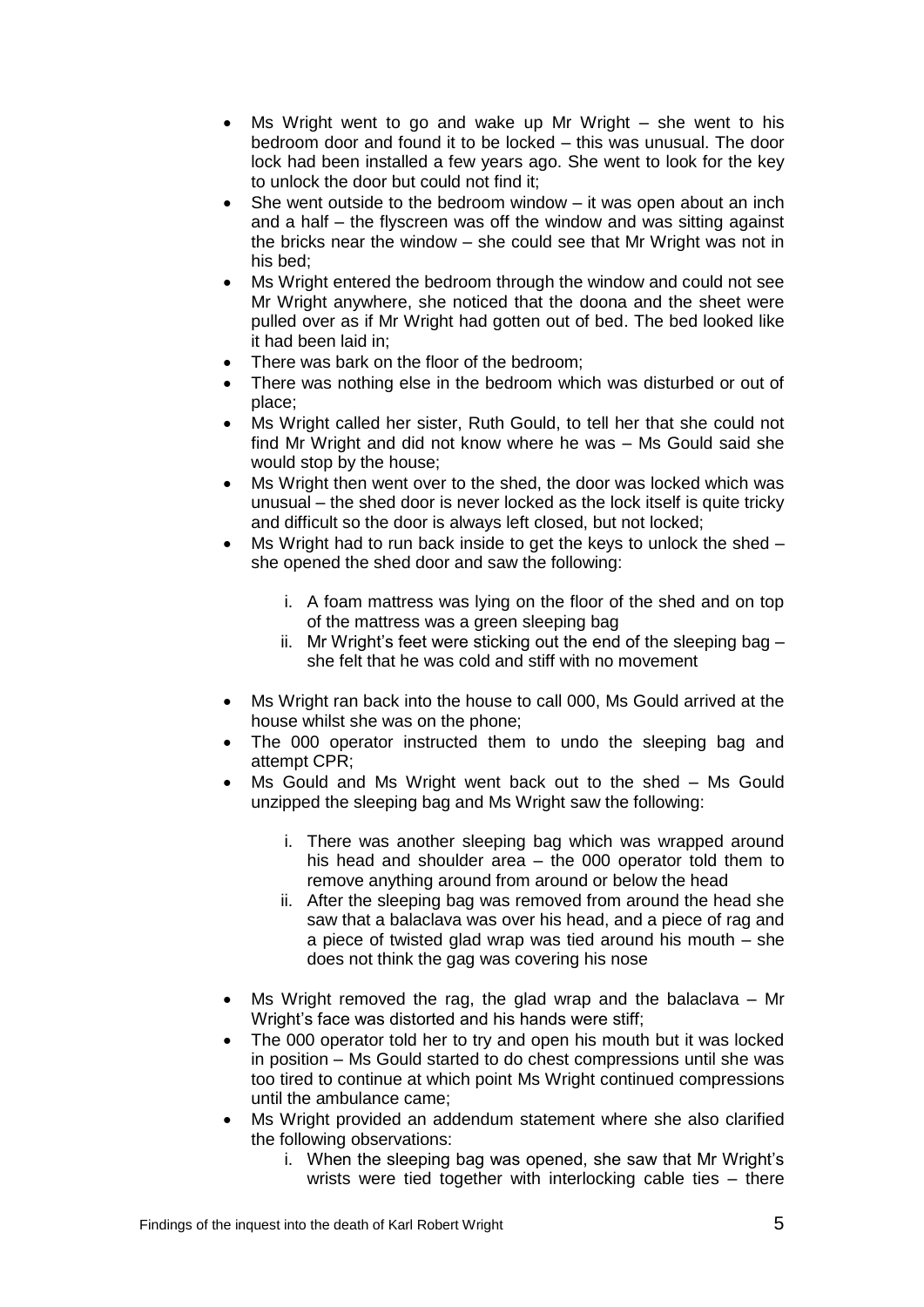were 3 cable ties that interlocked, namely two around his wrists and then one that joined the other together in a chain

- ii. She does not believe the cable ties were tied to his waist or his clothing
- iii. She broke these ties with her hands so that CPR could be attempted
- iv. There were other cable ties that were tied around Mr Wright's clothing but she did not remove any of these
- 18. Mr Wright's aunt, Ruth Gould confirmed much of what was provided about Karl's private life and provided the following information:
	- Ms Gould is Mr Wright's aunt she would see him quite often, sometimes 2-3 times per day given that she only lived some 5 minutes away;
	- To the best of her knowledge, Mr Wright suffered from dyslexia he wasn't able to read or write however he could sign his own name;
	- Despite his issues with reading and writing, Mr Wright was quite hands on and could service vehicles to the extent of changing oil, fixing brakes and general maintenance and repairs;
	- On Monday 29 July 2013, she was in the car at about 9:30am when she received a phone call from Ms Wright – Ms Wright said that she couldn't find Mr Wright and that he wasn't in his room;
	- His bedroom door was locked and when she knocked there was no response – she then went to the bedroom window and couldn't see him through the window – she opened the window and climbed through but he was not in the room;
	- Ms Wright was frantic, so Ms Gould said she would stop into the house on her way home;
	- When she got to the house, Ms Wright was on the phone to 000 she said that Mr Wright was in the shed – Ms Gould went over to the shed and noted the shed door fully open – she went inside and saw the following:
		- i. There was a person inside a sleeping bag the sleeping bag was fully zipped up and the person's feet were sticking out the top of the sleeping bag – this meant that the person's head was in the bottom of the sleeping bag where the feet are meant to go
		- ii. The person was wearing socks and she could see that the person was also wearing ski pants
		- iii. The person's legs were bound around his ankles with glad wrap and ripped pieces of cloth
		- iv. She touched the person on the outside of the leg and there was no movement
	- It was at this point that Ms Wright came over to the shed, she was still talking to the 000 operator who was giving her instructions – Ms Wright was relaying those instructions to Ms Gould;
	- As a result of the instructions, Ms Gould unzipped the sleeping bag all the way down the side which exposed the person completely – she saw the following:
		- i. The persons hands were zip locked with zip ties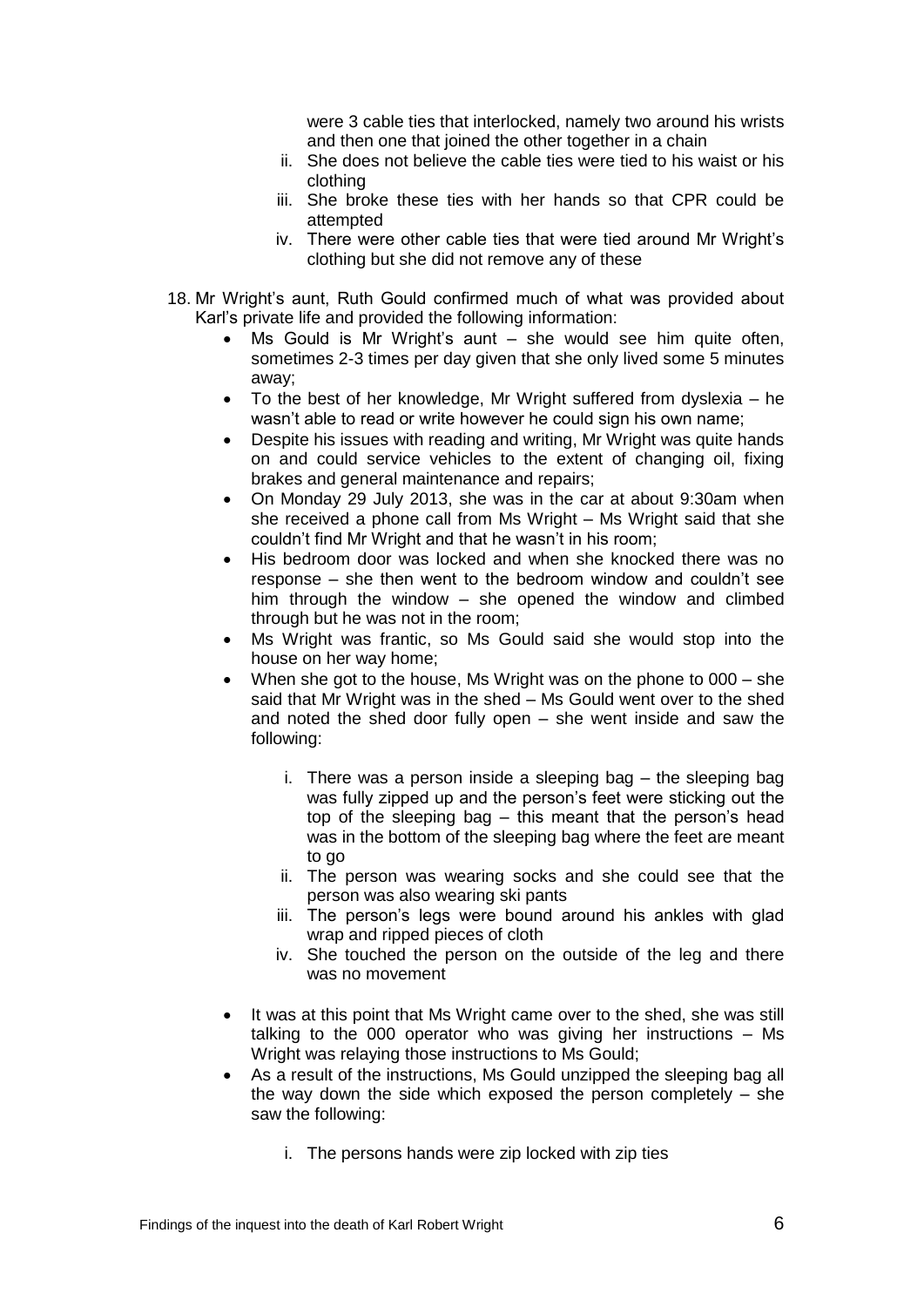- ii. He was wearing a ski jacket with the zip done up to the top of his chest – it seemed that the zip had small zip ties which locked the zip closed
- iii. The person had a balaclava covering his head which she removed – when she removed it she could tell it was Mr Wright
- iv. There was a piece of glad wrap type plastic and some cloth material tied around his head and through his mouth like a gag
- v. Ms Gould could tell from his face that he had already passed away – his body felt stiff like rigor mortis had started
- At the request of the 000 operator. Ms Gould tried to get to his chest to see if he was breathing – the zip locks made it hard to get to the chest so Ms Wright ripped the zip apart which broke some of the small zip ties;
- Ms Gould noticed that Mr Wright's hands were crossed in front of his chest and they were stiff – she saw that there were zip ties around his wrists but she could not tell if his wrists were tied together;
- When Ms Gould opened the ski jacket, she could tell that Mr Wright was wearing a second vest under the ski jacket – he was then wearing his normal bed jumper under the vest and he had a t-shirt under his bed jumper;
- Ms Gould started to do chest compressions on his chest the 000 operator instructed to give him mouth to mouth resuscitation but his mouth was locked shut so this was not possible;
- Ms Wright took over from doing the chest compressions until the ambulance arrived at which time Mr Wright was pronounced deceased.
- 19. The inquest was provided with a large number of character references from members of the local community which were requested by Ms Wright. Most of those persons gave evidence at the inquest. These references attest to the overall good character of Mr Wright. All agreed he had a good quality of life at his home with his mother. They all support the views of Ms Wright by confirming the unlikelihood of Mr Wright committing suicide.
- 20. Given the unusual method adopted in this case by utilising ski clothing and sleeping bags, it is noted from the statement of Christopher Barnes there is a context to this. Mr Barnes noted that he last saw Karl on Wednesday, 24 July 2013 when they drove to Kawana where the shop Anaconda was situated. He noted that Karl loved looking at ski jackets and ski gear and also loved sleeping bags and particularly snow sleeping bags. Mr Barnes did not think that Christopher would have committed suicide.
- 21. Mrs Jennifer O'Brien recalls Karl had a long term interest in ski clothing which seemed to commence when her family went on a ski holiday. They had purchased him some ski jackets. Other witnesses, including his close family all confirmed that the interest in ski gear and mechanics was a dominant feature of his conversations with people and a distinct personality feature.
- 22. Numerous other people have come forward to provide police or Karl's family with letters and statements verifying that they did not believe Karl would have taken his own life. They were consistent in their descriptions of him being a gentle and a happy man who despite the fact he did not read or write was most happy when he was doing mechanical things. He had a wide circle of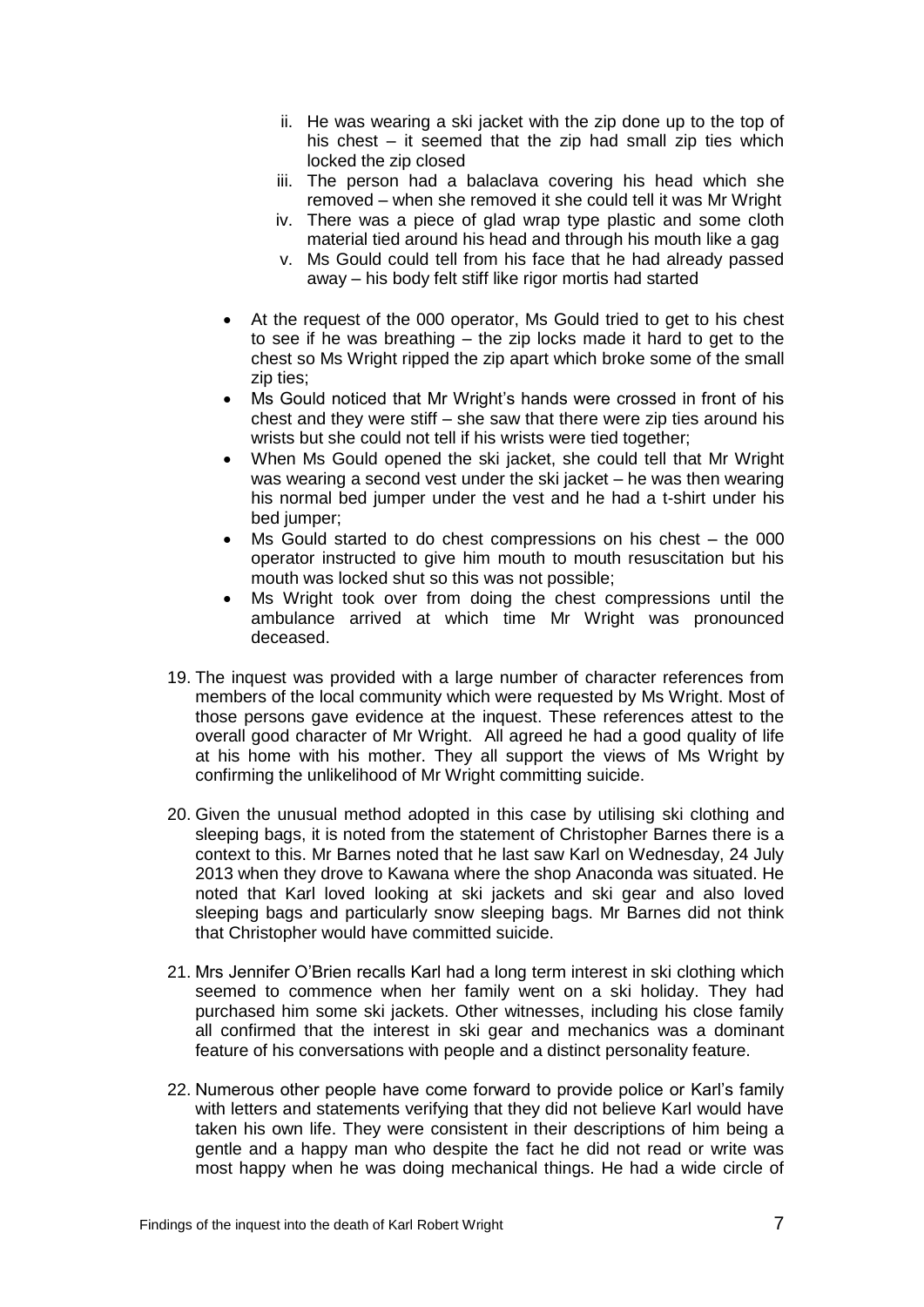neighbours and friends that welcomed him into their households and he had a great deal of support from the community. He appeared to be balanced and none of these people had ever seen any evidence of him being depressed or mentally unwell, particularly in the period around his death. Many of the witnesses stated that Karl would not read or write other than by the signature. He was unable to use a mobile telephone SMS texting and was unable to use a computer.

- 23. In fact, the evidence as a whole suggests that Mr Wright was a good natured, community minded, helpful, trustworthy person who would always see the best in others. He never spoke of depression and was always in good spirits. It seems that he hated to have anything on his face or head, whether it was a hat or clothing or sheets. However, there was evidence given that Karl was known to wear a cap on occasion. No-one had ever seen him wearing excessive multiple layers of clothes.
- 24. Mr Wright's long-term GP Dr Jocelyn Eggins told police he had attended the surgery for over 20 years. He had a congenital disability causing some cognitive delay, but was always a cheerful and positive personality. At no time during her long period of contact had Karl ever presented as depressed or suicidal. He took no medication and did not smoke or drink alcohol or take drugs. She stated he was very proactive in keeping himself fit and active. He was socially active and well supported by his mother and many friends. He was not socially isolated. She also noted his interest in anything motorised or electrical and he was very law-abiding.
- 25. Police examined the shed area and found that the only other point of entry to the shed (aside from the main entry door) was a small window on the northern side. This window was closed and locked and had numerous cob webs and considerable dust around the ledge and window. The window did not appear to have been opened for some amount of time. There were no other items in the shed which appeared to be disturbed or out of place.
- 26. Police observed that Mr Wright was lying on top of a foam mattress and two sleeping bags. The mattress was normally stored on top of the brown Ford vehicle which was in the shed. The vehicle was non-operational, however, a car battery charger had been connected. The rear driver's side door of the brown Ford was slightly ajar, so the interior car light was on. The sleeping bags were normally stored inside this vehicle. Mr Wright was wearing six layers of clothing on his top half including two thick ski jackets. He was wearing a pair of ski pants, a pair of track pants and underwear on his lower half and two pairs of socks on his feet. Some of the clothing was tied together with cable ties.
- 27. Placed near Mr Wright's head was a set of black boots, a balaclava, a piece of red/white/blue rag and a piece of twisted glad wrap. Upon closer inspection of these items, police noticed that there were in fact two beanies in addition to the balaclava. It was noted that the black boots (which apparently belonged to Mr Wright) were placed neatly side by side.
- 28. Examination of the wrists showed 1 x blue cable tie around the left wrist and 1 x black cable tie attached to the blue one. The blue cable tie around the left wrist was loosely tied and the end of the tie was between Mr Wright's fingers. A third broken/cut black cable tie was lying on Mr Wright's torso. There were no ligature marks around either wrist.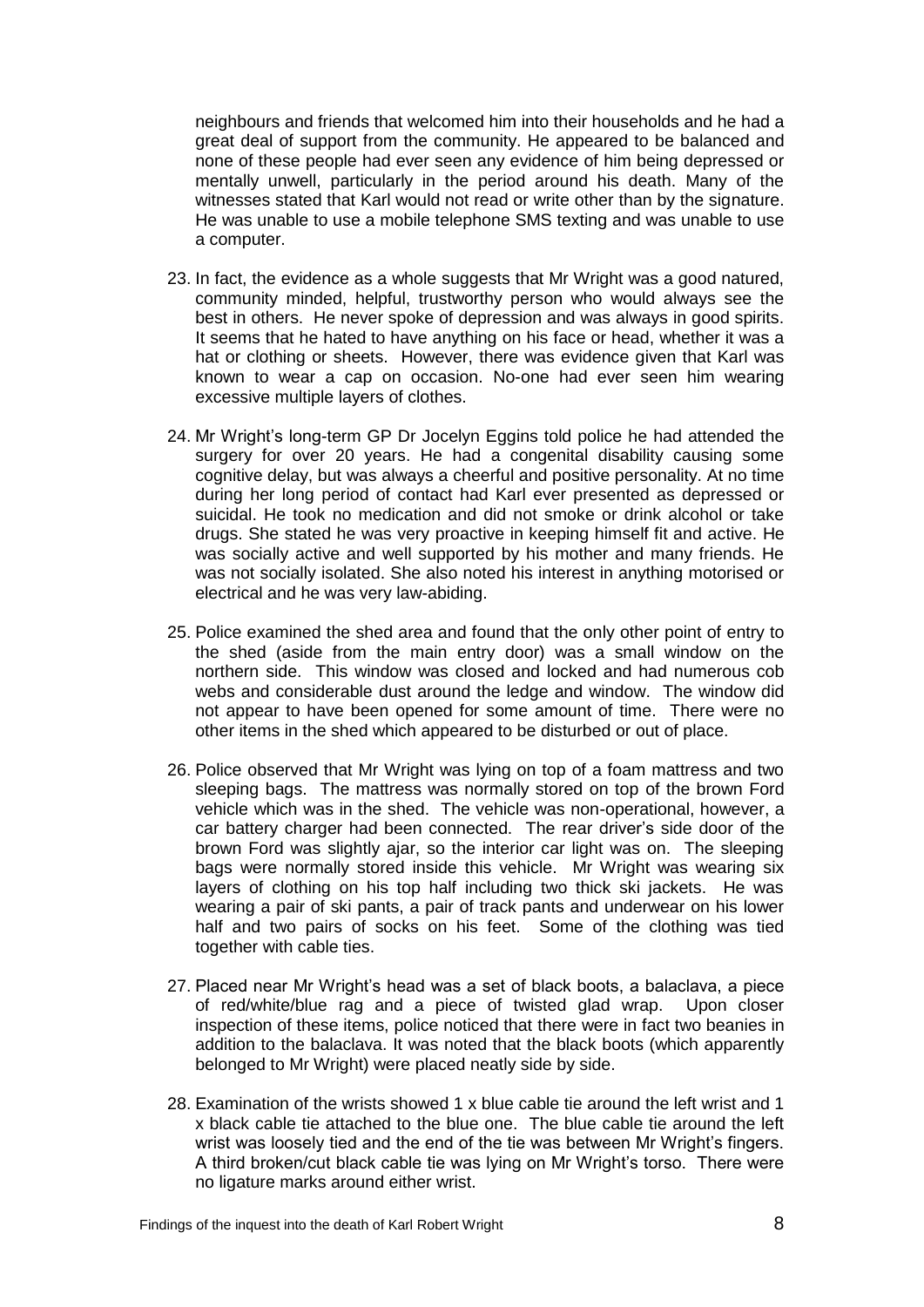- 29. Examination of the legs/feet showed that they were bound with two separate ties. The tie around the lower legs was red/white/blue; the same material as was found near the head - this knot was tied at the front. The second tie was around the ankles and was a different type of cloth – this knot was tied at the back.
- 30. A search of the shed found further pieces of the red/white/blue material and other cable ties. It was noted that the shed door locked from the inside – the lock operated easily and functioned normally. At the front of the shed was a small blue wheelie bin inside which police found further pieces of the red/white/blue material which were tied together like gags. Police also located further pieces of twisted glad wrap.
- 31. A search of Mr Wright's bedroom did not show any signs of disturbance. The room was relatively neat and tidy with stuffed toys throughout. The bed was unmade and appeared to have been laid in at some stage. On the bed, under the pillow, police located a further piece of the red/white/blue material which was tied like a gag. In a bin inside the bedroom police located a further piece of twisted glad wrap that was tied like a knot.
- 32. A fingerprint examination was conducted of the bedroom window frame and the fly screen. No prints were located on the fly screen and there were nonidentifiable partial prints on the window. There also appeared to be a minor disturbance to the ground underneath the window.
- 33. Ms Wright informed police that the red/white/blue cloth was from an old doona cover that she had cut up and placed in a container in the shed for Mr Wright to use as rags. She stated that the only item noticed missing from the shed after the death was a 20 litre fuel can.
- 34. Some weeks after the death, Mr Wright's brother Byron Wright, presented police with 2 plastic bags. These bags contained rags and glad wrap that he had located in an incinerator at the house. He said that he also located a piece of glad wrap that had been twisted and tied in knots in another vehicle, which was parked beside the shed.
- 35. Ms Wright mentioned to police two people who lived locally whom she thought Mr Wright did not like – Andrew Noble and Blake Sutherland. Police spoke to and took statements from both men.
- 36. Both men gave evidence at the inquest and there is no evidence whatsoever they were involved. Mr Noble stated that he was at home on the night of the death which was confirmed by his father. He stated that Mr Wright would visit him every fortnight.
- 37. Mr Sutherland said to police that Mr Wright was a happy person who used to visit him about 4 times a week. He lived around 5 km away in Dulong. Common to most witnesses the main subjects for conversation were about motor vehicles, fixing cars and ski jackets. He said that Mr Wright had no enemies. He saw Mr Wright on Sunday 28 July 2013 at about 4pm. Mr Wright had come to visit him at his home. Mr Wright only stayed for a short time as Mr Sutherland had to leave to go to work. Before Mr Wright left, they made arrangements for Mr Wright to help him do an oil change on his car the next day.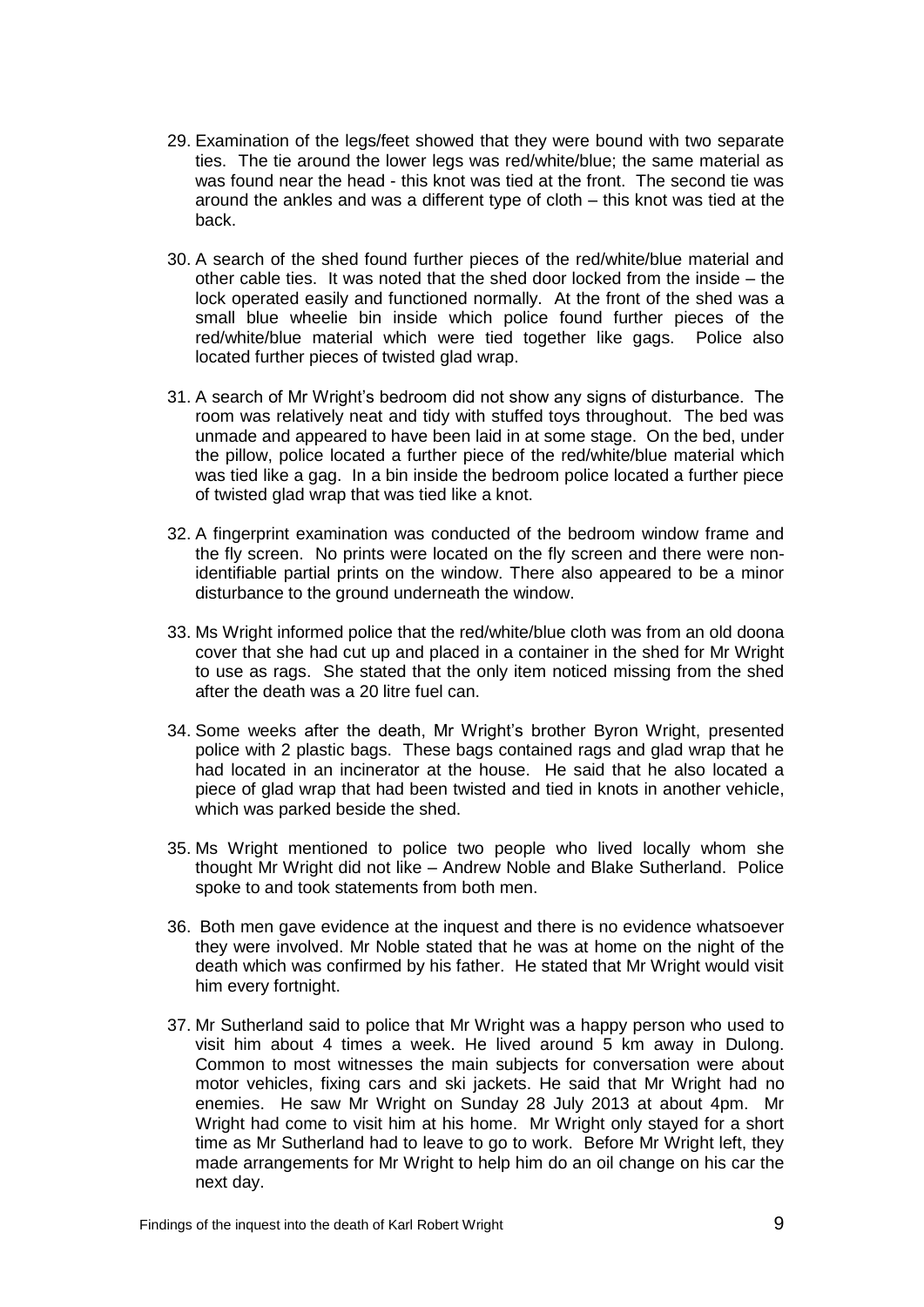38. The family, for some reason, disputes this visit to Mr Sutherland occurred but clearly it had. There is no reason why he would make this up and given the events of the next day there is every reason why he would remember the visit or mistaken it for another day. Ms Wright in fact drove her mother home sometime shortly before this visit and the time frame, which would be unknown to Mr Sutherland, fits precisely. This may be evidence supportive of two things. Firstly, that Mr Wright had plans for the next day and secondly, that he kept some things to himself.

### <span id="page-10-0"></span>**QPS Investigation findings**

- 39. QPS have concluded that Mr Wright died as a result of mechanical asphyxia. Based on the material as a whole, the Police considered there was no evidence to suggest that the death was suspicious and no evidence to suggest that another person or persons were involved in the death. It is evident that within a few hours into the investigation police had reached this conclusion and had probably come to the view that it was suicide.
- 40. The investigating officer has the following opinions regarding the various bizarre features of the case:
	- The shed door being locked from the inside the shed door would have had to be locked from the inside by the deceased. Otherwise, if another person was involved they would have had to locate the sets of keys and then return them to their positions in the dwelling;
	- The car door being slightly ajar the deceased used the light from the car to see what he was doing in the shed;
	- The multiple layers of clothing the deceased clothed himself in this manner. This is based on the assumption that to clothe a person in such a manner would have required an extreme amount of effort and there were no signs of this;
	- The gag and balaclava over the head/mouth with no signs of resistance – presumably, if this was unwanted the deceased would have resisted;
	- The wrists being tied together with no signs of ligature marks The deceased tied his own hands together. This was possible due to the way the cable ties were secured. If another person had tied the wrists of the deceased, less cable ties would have been required and presumably, the ties would have been tighter to prevent the deceased from escape. If the deceased did not want to be tied, there would surely be ligature marks on the wrists from the resistance and presumably, the deceased being a fit and healthy male could have broken the ties, as his mother did;
	- The numerous pieces of twisted glad wrap and piece of red/white/blue cloth which were found in various locations – it would appear that the deceased had some sort of fascination with these ties due to the large amount located.

#### <span id="page-10-1"></span>**Private investigator**

41. Ms Wright briefed a private investigator who provided a report. Mr Bob Munt, from Advanced Investigations, is a former police officer and has been performing inquiries for the legal fraternity for some 23 years.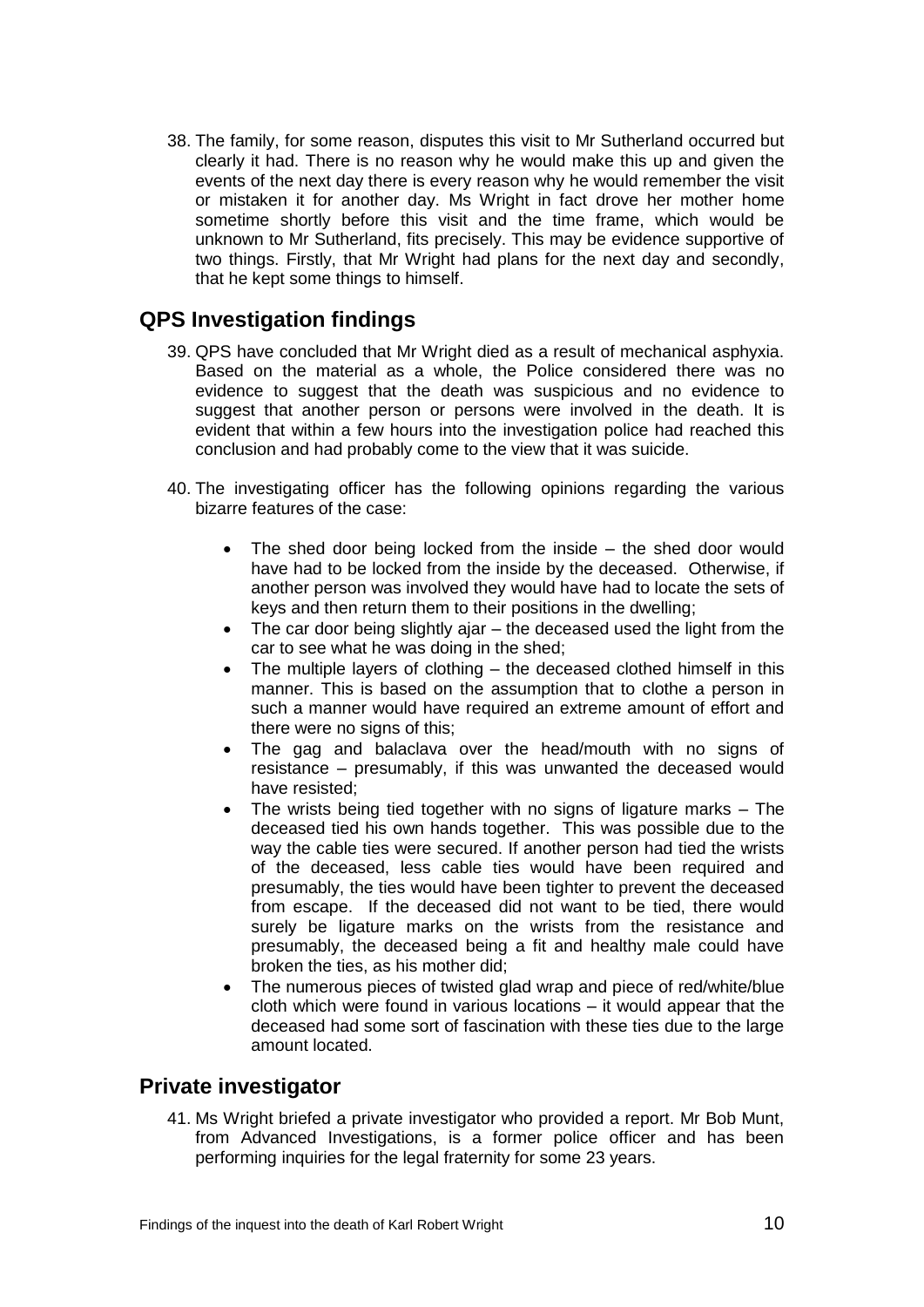- 42. His report contains some amended information from Ms Wright. In her original statement to police, Ms Wright confirmed that she had found Mr Wright's car keys in his bedroom under a teddy bear, which was on a chest of drawers. Since providing that statement, she had realised that Mr Wright's shed key was missing from this set of keys. The other two similar shed keys were all located where they should have been within the house. Ms Wright now presumes that Mr Wright's shed key has been stolen.
- 43. Mr Munt confirms that the only missing property is Mr Wright's shed key and the 20 litre fuel can which should have been in the shed.
- 44. The report then outlines the improbability of the body position denoting suicide, thus supporting Ms Wright's views. Mr Munt supports this view by detailing the circumstances of how Mr Wright's body was found. He says that the death is so unusual for a suicide that it required a re-enactment to be performed so as to test whether someone of similar age and fitness could possibly conceal themselves in the same way.
- 45. The report suggests that any search for remnants of the glad wrap box or the central roll holder of the glad wrap, has not been successful.
- 46. Mr Munt suggests a different cause of death, namely vagal reflex inhibition. He says that this cause of death is accidental and caused by microtrauma. The stimulus should be sudden and abnormal for the reflex to occur. The reflex is exaggerated by a high state of emotional tension, and also any condition which lowers voluntary cerebral control of reflex responses, such as mild alcoholic intoxication, a degree of hypoxia or partial narcosis due to incomplete anaesthesia.
- 47. Professor Ellis discounted a vagal reflex as being the cause of death.
- 48. Mr Munt puts forward a possible scenario of what might have happened to Mr Wright. He acknowledges that the scenario is purely hypothetical and, at this time, is unsupported by any evidence.

#### <span id="page-11-0"></span>**Re-Enactment**

- 49. A video re-enactment was conducted by a number of police officers on 11 September 2014.
- 50. The re-enactment was to endeavour to ascertain the degree of difficulty in applying unassisted the zip ties to the hands in a manner that was seen. It is clear from the re-enactment that there were a number of successful methods and each of them were relatively easy. Movement side to side and up and down was not particularly restricted indicating that the capacity to zip and unzip the sleeping bags was not strictly restricted.

#### <span id="page-11-1"></span>**Report of Professor Diego De Leo**

51. Professor De Leo is a consultant psychiatrist and the director of the Australian Institute for Suicide Research and Prevention. He is a highly qualified internationally renowned expert in suicide research and prevention. He was asked to provide his opinion about the following: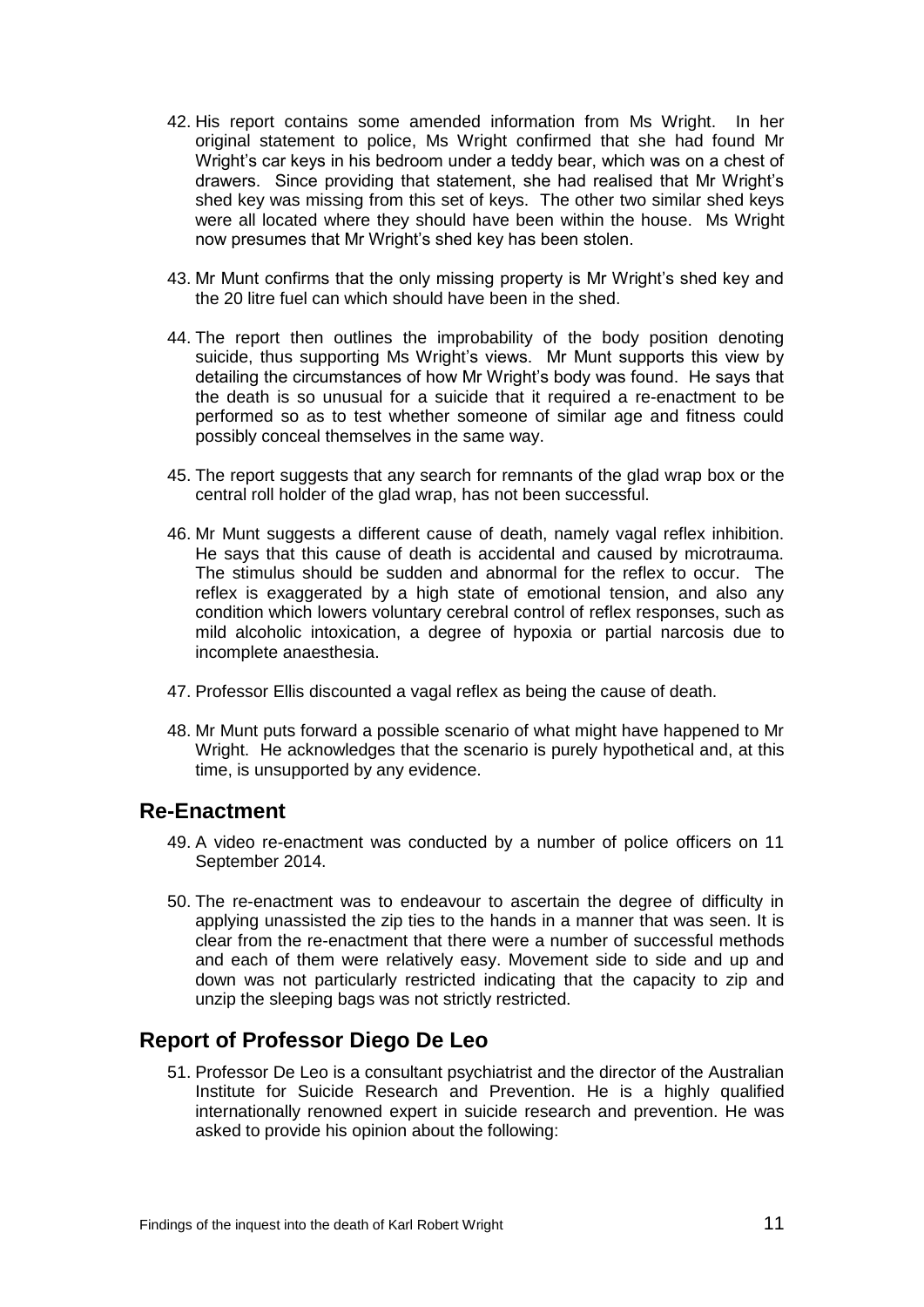- Any aspect of Mr Wright's behaviour/tendencies in the lead up to his death which would may indicate suicide as a plausible possibility.
- Any aspects of the circumstances surrounding Mr Wright's death which might indicate suicide as a plausible possibility.
- Any other comments deemed important to the case
- 52. Prof De Leo noted a number of personal elements concerning Mr Wright including that he had an intellectual disability; past physical/psychological violence/abuse within the family; and knowledge of suicide behaviour in a relative. He stated that none of those elements represent a strong indicators/precursor of suicidal ideation and/or behaviour. As such, the hypothesis of suicide as a cause of death would come as completely out of the blue in the eyes of his mother and this is perfectly understandable.
- 53. Nevertheless Prof De Leo stated that in Western countries, suicide does occur even in complete absence of warning signs and even in absence of mental disorders. He concluded that there were no elements to say that the medical and psycho-social history of Mr Wright were particularly indicative of an existing suicide risk, however on the basis of the available evidence he had no elements to exclude this possibility either.
- 54. In relation to the scene in the way it was detected and reported, he said this was compatible with a suicide event. Prima facie the scene seemed to suggest:
	- an elaborate attempt at reducing mobility;
	- the creation of an adequate setting inside his beloved shed;
	- a careful dressing with multiple layers of clothing with the ski equipment possibly representing preferred clothing and beanies and balaclava to complement the dressing but also to reinforce the gagging structure created by him in order to favour asphyxiation.
- 55. Prof De Leo considered that Mr Wright had possibly chosen the location that best fit into his passions and talents, put a mattress on the floor, overdressed himself while performing his long and accurate preparations, and delicately mummified himself inside many layers of clothing, glad wrapping and binding in order to persist in his attempt of provoking self-suffocation and preventing a possible change of mind. He agreed this reconstruction was speculative but considered it plausible.
- 56. Prof De Leo noted that in this case the method adopted resembles very closely self-asphyxiation through plastic bag, which is a quite common form of suicide. The method requires strong determination in resisting the natural impulse to breath.
- 57. He declined to comment on the hypothesised scenario suggested by the private investigator that it was a possible fatal case of vagus nerve inhibition and possibly provoked by third parties.
- 58. Prof De Leo also stated the possibility of foul play cannot be excluded. He noted the positives in this direction include the many character references; the lack of any known triggering event; the reportedly uneventful night preceding the death; the work commitment plan for the day after; and the lack of any known distressing conditions in his life.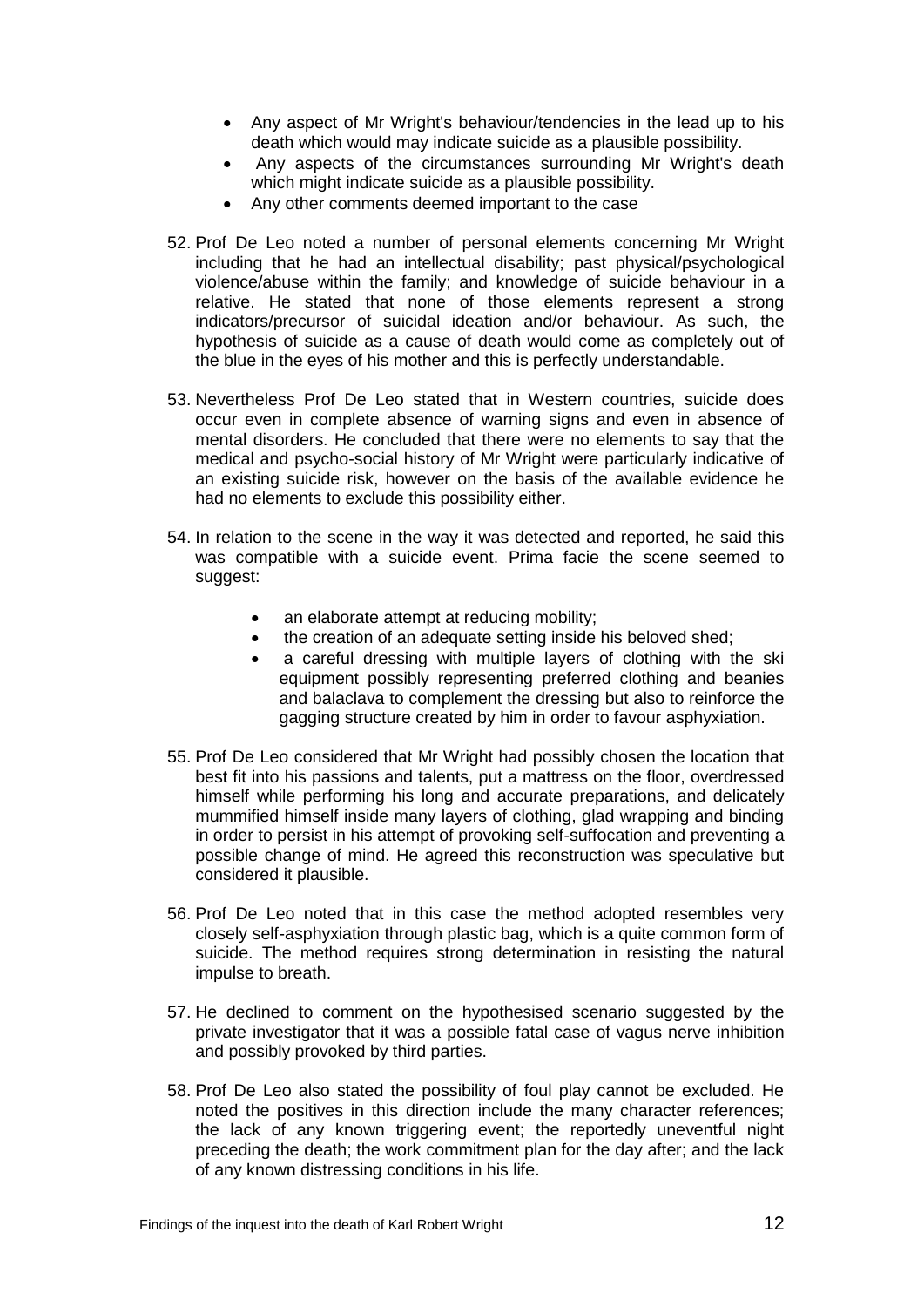- 59. In addition, he said one might think that many simpler and more immediate methods were available to a suicide mind, instead of the very complicated method adopted. The method seemed to suggest the presence of a certain number of 'experiential' aspect in the procedure, maybe not alien to the desire to impress third parties. He stated it is not infrequent that persons with intellectual impairments often conceive very elaborate collaborated initiatives in order to gain admiration.
- 60. He also noted the literature abounds of descriptions of cases in which people initiated a suicidal action but then change their mind and tried to survive the attempt, as well as of cases in which the beginning of the action was aimed at exploring risky situations, sometimes in the context of self-eroticism, but then it turned into a fatal event.
- 61. In his conclusion he stated that he was inclined to conclude the most probable cause of death was suicide. He stated that an experimental trial where there was an unplanned accidental death could not be excluded. The possibility of foul play cannot be completely ruled out given the difficulty of verifying all of the necessary components for fulfilling the required criteria for the definition of suicide were there, namely the intention to die, the appropriateness of means to cause death and the knowledge of fatal outcome as a consequence of the act. He could not find the elements suggestive of a case of homicide.

#### <span id="page-13-0"></span>**Conclusions**

- 62. There is no doubt that this is and remains a very unusual and mysterious case.
- 63. I accept that there is no evidence of third-party involvement or homicide for the reasons as stated by the police investigator.
- 64. I was impressed by the evidence of the family, friends and neighbours and I am satisfied as a result this was not a case of suicide. There is no evidence Mr Wright had ever expressed anything resembling suicidal ideation. He was a happy and well liked man. There was no evidence of sadness or depression impacting on him at the time. He was well cared for and supported by his mother, close family and neighbours. There is no evidence of any triggering point which would have made him take this action with an intention to kill himself.
- 65. It is evident that Mr Wright had a very unusual fascination with snow and skiing clothing. It is also apparent from the other pieces of rags and Glad Wrap that were found in various locations around the property that this was not the first time that Mr Wright had used those materials, presumably in a similar manner.
- 66. The evidence supports a conclusion that the most likely scenario was that this was some sort of experiment. It involved clothing that he was fascinated with and occurred in the shed that he spent so much time in. The planning was quite elaborate. There is no evidence to suggest it was for some sexual gratification. It remains unclear as to why Mr Wright was conducting such an experiment but I find that it was conducted by him freely and without